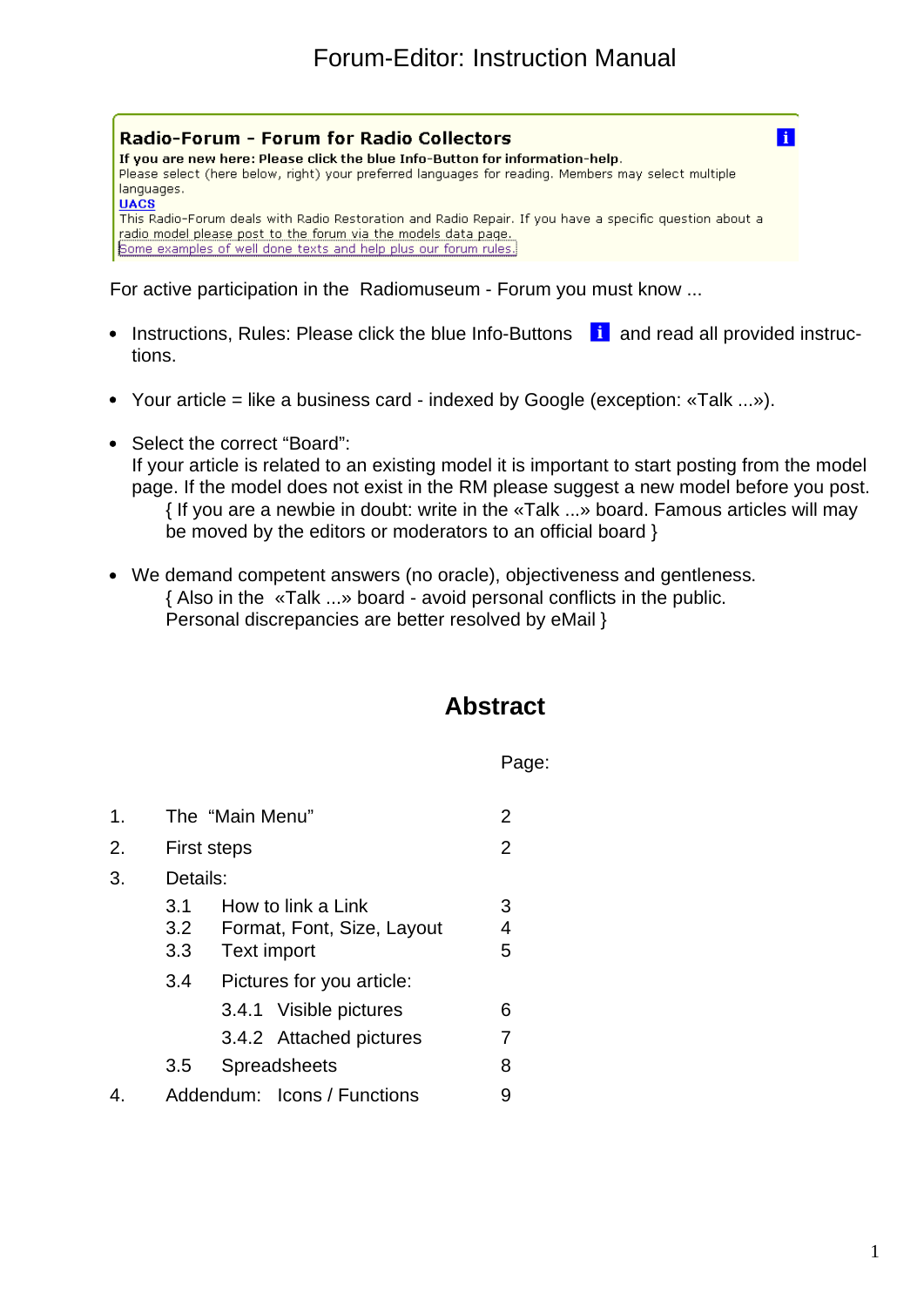We assume it is well known how to use the mouse for highlighting text. Some functions are working only if text is selected.

### **1. Main Menu:**

| <b>Radiomuseum Forum Editor</b>                                              |           |
|------------------------------------------------------------------------------|-----------|
| Welcome to the forum within Radiomuseum.org. Select your language(s) please. |           |
|                                                                              |           |
| English<br>Language                                                          |           |
| This is your headline<br>Title                                               |           |
| EEEISS JRH 50                                                                |           |
| $\blacktriangleright$ Font<br>Format<br>$\mathbf{r}$<br>Size                 | ∽∥Ta∽ ⊘a∽ |
|                                                                              |           |

All the "Icons" are somehow self-explanatory if you place the mouse on them:

| $\mathsf{Paste}\ \mathsf{as}\ \mathsf{plain}\ \mathsf{text}\big\lfloor \mathsf{right}$ |  |
|----------------------------------------------------------------------------------------|--|

An icon summary is listed in the addendum (chapter four / page 9)

### **2. First steps:**

For posting "text only" (not imported from a word processor of any kind) you need nothing further to know than this:

| Language | нулэн                            |
|----------|----------------------------------|
| Title    | <br>: γour headline  <br>This is |

- Language flag: The "language flag" is preselected by your personal settings. You may change the "language" if necessary - but some members may have deselected other languages they are not able to understand.
- **Think about an interesting title:** "Unknown Radio" is like white bread.
- **Write continuous text!** The editor does really **not** need any extra word wraparound by hitting the [Enter]  $\bullet$ key.

If I always try to hit the [Enter] key to "help" the editor, my article looks crazy like [Enter] this bad example.

Otherwise your article is hard to read and looks like this bad example:

If I always try to hit the [Enter] key to "help" the editor, my article looks crazy like this bad example.

You should realize that **the edit window does not necessarily show what you can later expect in the forum view**. This is depending of your operating system, the used web-browser and some other individual settings on your side.

If you are ready-to-go with your article: go to the bottom and click on [Submit]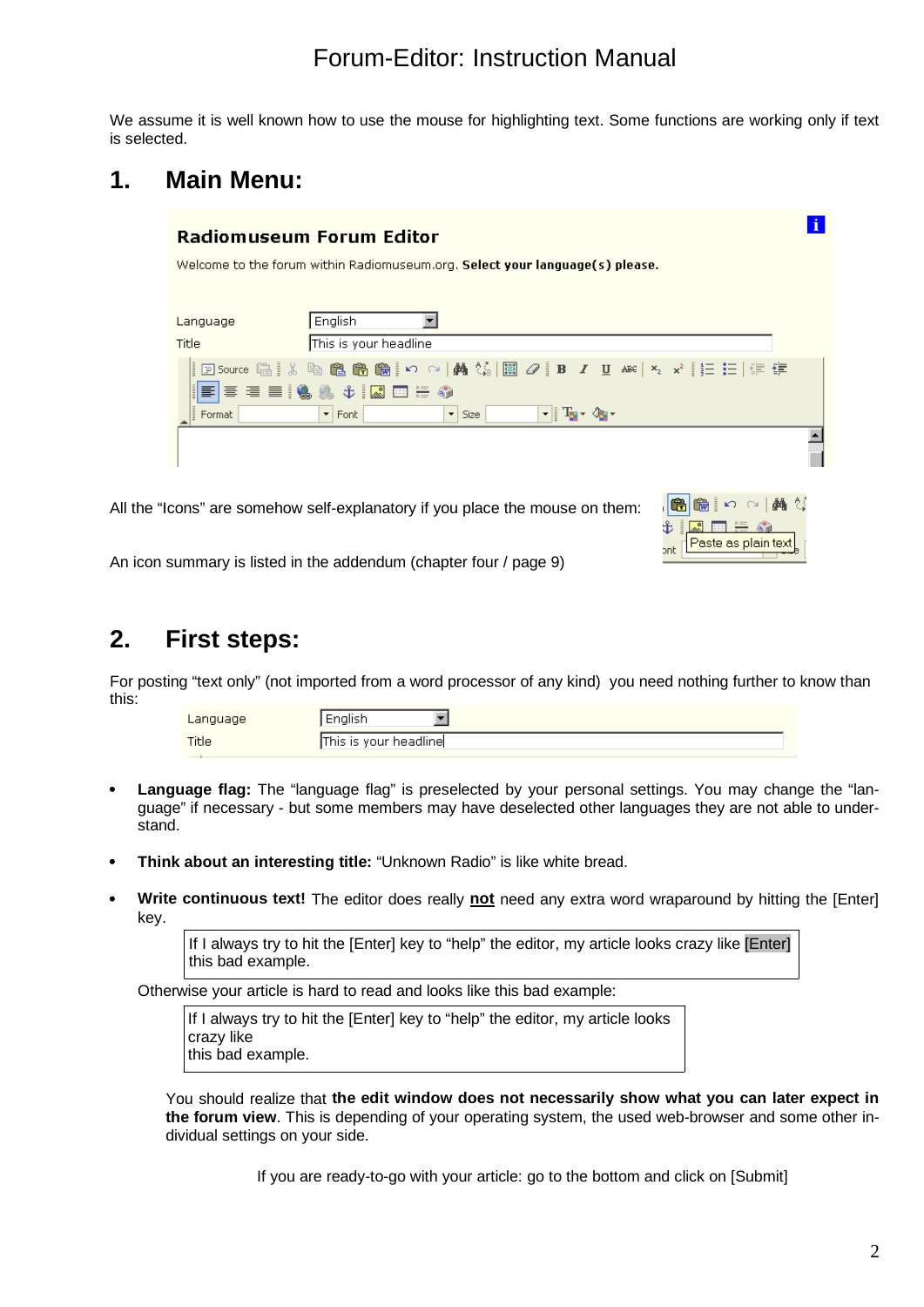### **3. Details:**

#### **3.1 How to link a Link:**

Links to internal articles / threads (and to external sources if necessary) are mostly consisting of too much charcaters.

Pasting a so called "tapeworm link" will cause an explosion of the forum width (traditionally 600 pixels wide for articles). Some hints:

- ebay: it is always better to post the ebay article number. All who are interested in ebay-ing can easily search for this number. Any direct link to ebay will become obsolete, sooner or later. For discussions about Ebay the RM forum is the wrong place.
- Shops: Do not link to products. If the product is sold out the link will become obsolete.
- Short links please: Instead of [http://www.radiomuseum.org/forum/telefunken\\_31g\\_arcolette\\_stabilizator\\_tube\\_designation.html](http://www.radiomuseum.org/forum/telefunken_31g_arcolette_stabilizator_tube_designation.html) you can place a real link like this: **arcolette\_stabilizator\_tube\_designation**

How to? Write a "place-holder" for your desired link, highlight the "**place-holder**", click on this icon  $\boxed{a}$   $\frac{a}{b}$   $\boxed{a}$  and paste the link into the field URL



| http://www.radiomuseum.org - Link - Mozilla Firefox |            |        |          |     |        | $\overline{\mathbf{x}}$ |
|-----------------------------------------------------|------------|--------|----------|-----|--------|-------------------------|
| Link                                                |            |        |          |     |        |                         |
| Link Info                                           | Target     | Upload | Advanced |     |        |                         |
| Link Type<br> URL                                   |            |        |          |     |        |                         |
| Protocol<br>http://                                 | <b>URL</b> |        |          |     |        |                         |
| <b>Browse Server</b>                                |            |        |          |     |        |                         |
|                                                     |            |        |          |     |        |                         |
|                                                     |            |        |          | OK. | Cancel |                         |
| Fertig                                              |            |        |          |     |        |                         |

**Pasting a tapeworm link will mess up all the articles in a thread which was posted before you came in, and all the following posts will be messed up too!**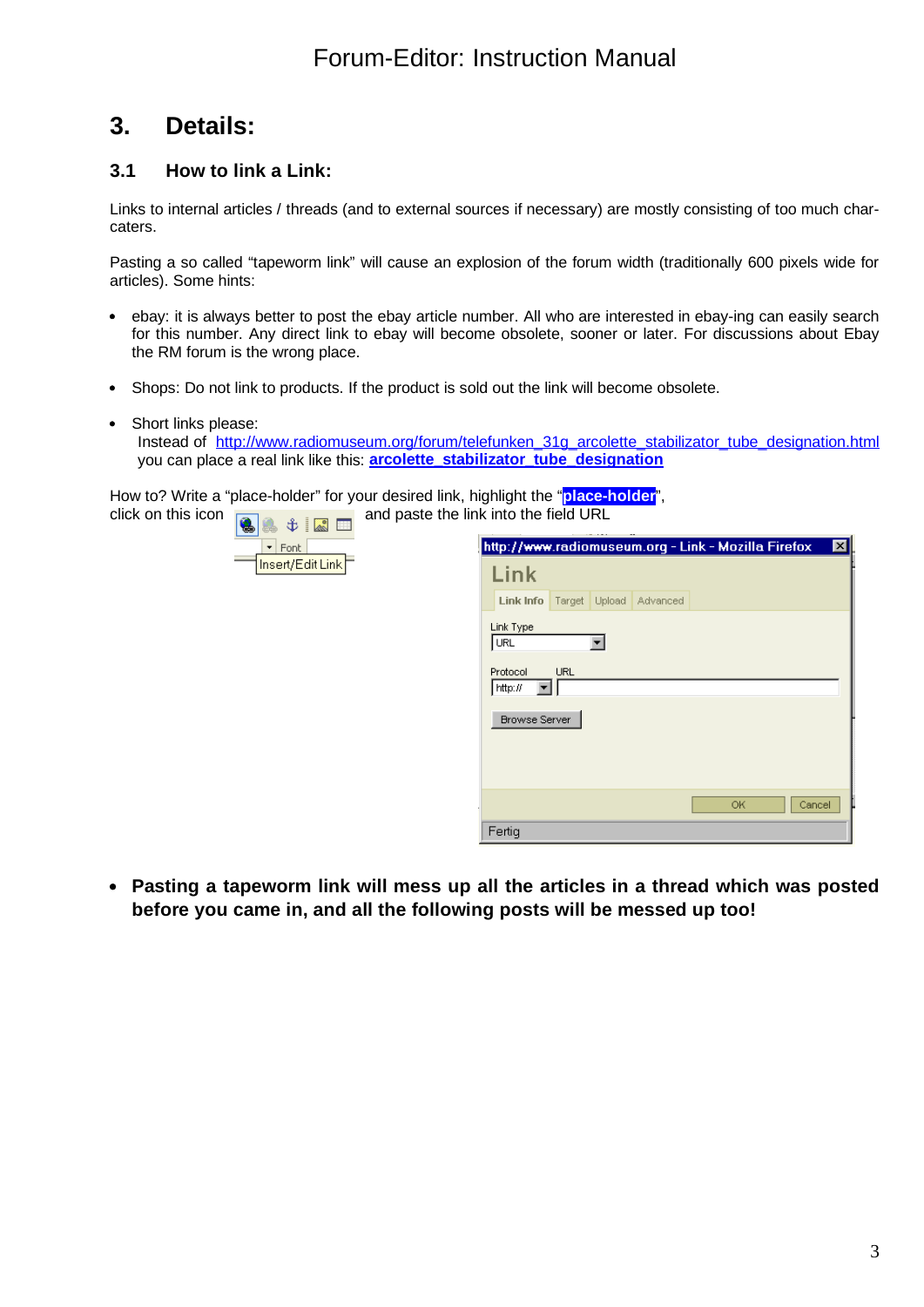#### **3.2 Format, Font, Size and Layout**

| $\blacktriangleright$ Font<br>Format<br>Normal<br>Normal (DIV)<br>Formatted<br>Address<br><b>Heading 1</b><br><b>Heading 2</b> | of [Font] and [Size]                                                                                                                                                                    | [ Format ] is normally not necessary to use. It will cause some unex-<br>pected trouble, especially if the "Format" is imported by unfiltered text<br>from other word processors. Instead I would like to recommend the use |
|--------------------------------------------------------------------------------------------------------------------------------|-----------------------------------------------------------------------------------------------------------------------------------------------------------------------------------------|-----------------------------------------------------------------------------------------------------------------------------------------------------------------------------------------------------------------------------|
| $\blacktriangleright$ Size<br>Font<br>Arial                                                                                    | [Font ] and [Size ] are preset if you do not like to<br>use this features.                                                                                                              |                                                                                                                                                                                                                             |
| Comic Sans MS<br>Courier New<br>Tahoma<br>Times New Roman<br>Verdana                                                           | Do not mix all the fonts within one article ;-)                                                                                                                                         |                                                                                                                                                                                                                             |
| न∥ फु∗ ∕कु∗<br>Size<br>xx-small<br>x-small<br>small<br>medium                                                                  | [Size] is depending of the selected font.<br>Do not use "large" for the complete article - it could<br>be understood as "crying".<br>Do not use "xx-small" for the complete article ;-) |                                                                                                                                                                                                                             |
| large                                                                                                                          | Examples:                                                                                                                                                                               |                                                                                                                                                                                                                             |
| Arial small                                                                                                                    | <b>So-small X-Small medium large</b>                                                                                                                                                    | Tahoma small<br>xx-small x-small medium large                                                                                                                                                                               |
| Comic sans MS small                                                                                                            | $\times$ x-small $\times$ -small <b>medium large</b>                                                                                                                                    | Times New Roman small<br>xx-small x-small medium large                                                                                                                                                                      |
|                                                                                                                                | Courier new small<br>xx-small x-small medium large                                                                                                                                      | Verdana small<br>xx-small x-small medium large                                                                                                                                                                              |
| You can use this icon set                                                                                                      | <b>B</b> $I \perp I$ $\cong$ $\mathbb{R} \times \mathbb{R}$ for outlining your text.                                                                                                    |                                                                                                                                                                                                                             |

Verdana small **bold** *italic* underlined stroked subscript <sup>superscript</sup> Example (left to right):

{ Do not use "Italic" for your complete article - it is hard to read }

Sometimes useful - colors for text and text background. Be careful: "Text background" will disturb the basic background color of your article.



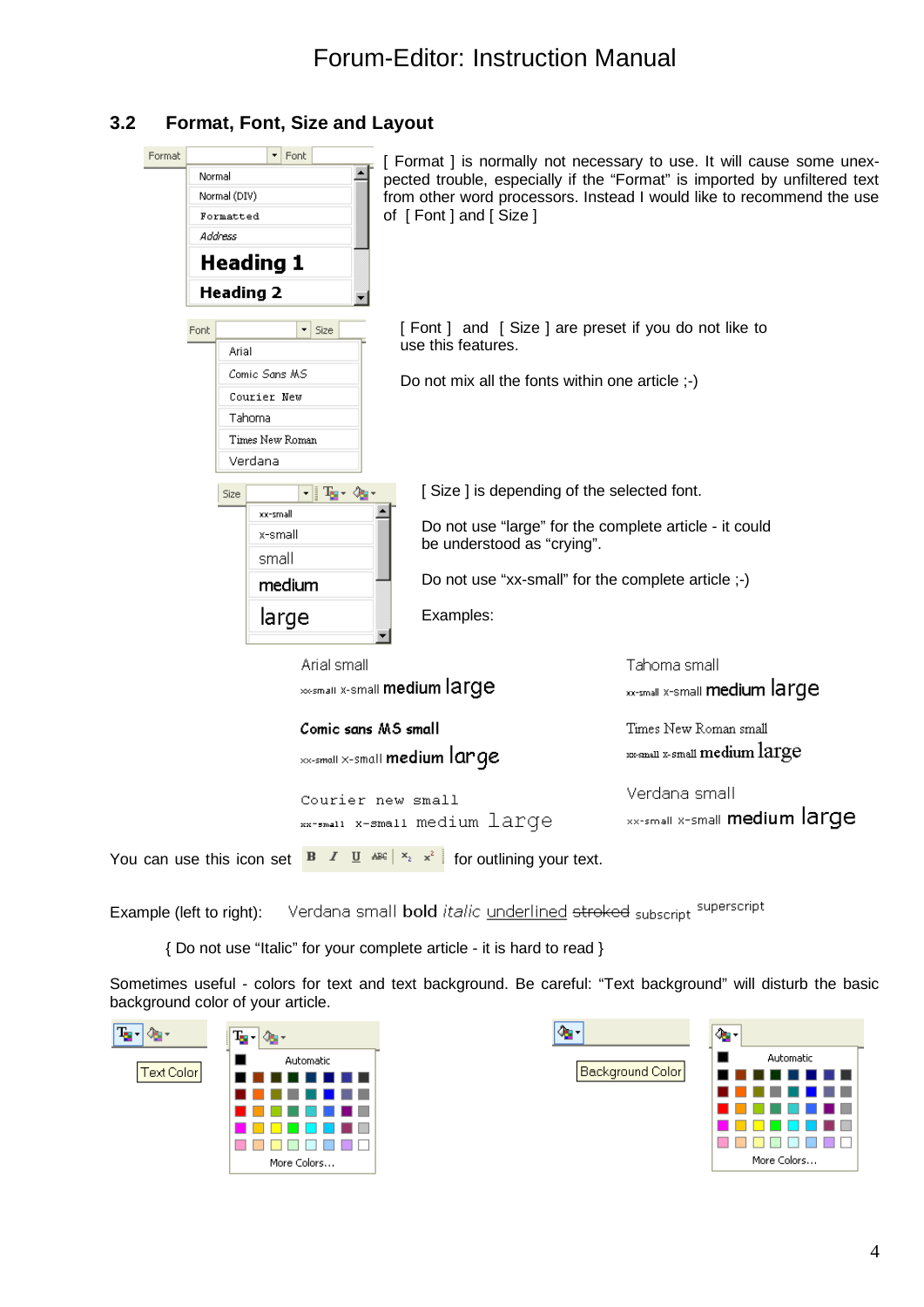#### **If you need a horizontal line between text blocks:** ₩ (↑  $\overline{\phantom{a}}$  Size **Do not use keyboard characters, use always this icon**  $\cdot$ Insert Horizontal Line If you need a special character:  $\mathcal{L}_\mathrm{B}$ width and the Tay And Tay Office Special Charles<br>http://www.radiomuseum.org - Select Special Cha  $\Box$   $T_{\rm H}$  . **Select Special Character** Size Insert Special Character  $\overline{\mathcal{L}}$ Fertia

#### **3.3 Text Import**

If the clipboard is filled, click on this icon

- **Text(-blocks) from external word processors are carrying a bunch of invisible code!**
- **The world wide web is not made to understand this invisible code from word processors!**
- **The forum-editor is a web-based front-end, not a word processor. "He" makes HTML code for the WWW from your article "in the background".**

6 6 区 ○ 内

- **Be aware: eMails in "Rich Text" and "HTML" format are not really compatible with the WWW.**
- **Please do not make the community angry with the import of unfiltered text!**

Highly recommended for importing text is the use of the clipboard. Fill it with **[Ctrl] + [c]** method.

恩田三命 £ Paste as plain text ont It opens this window: http://www.radiomuseum.org - Paste as Plain Text - ... **Paste as Plain Text** Please paste inside the following box using the keyboard (Ctrl+V) and hit OK OK Cancel Fertig

As to be seen - **[Ctrl] + [v]** will paste the text from the clipboard into above window. [OK] puts the cleaned text into your article.

Extended description of all the icons as to be seen on the main menu is listed in the addendum. See (chapter four / page 9)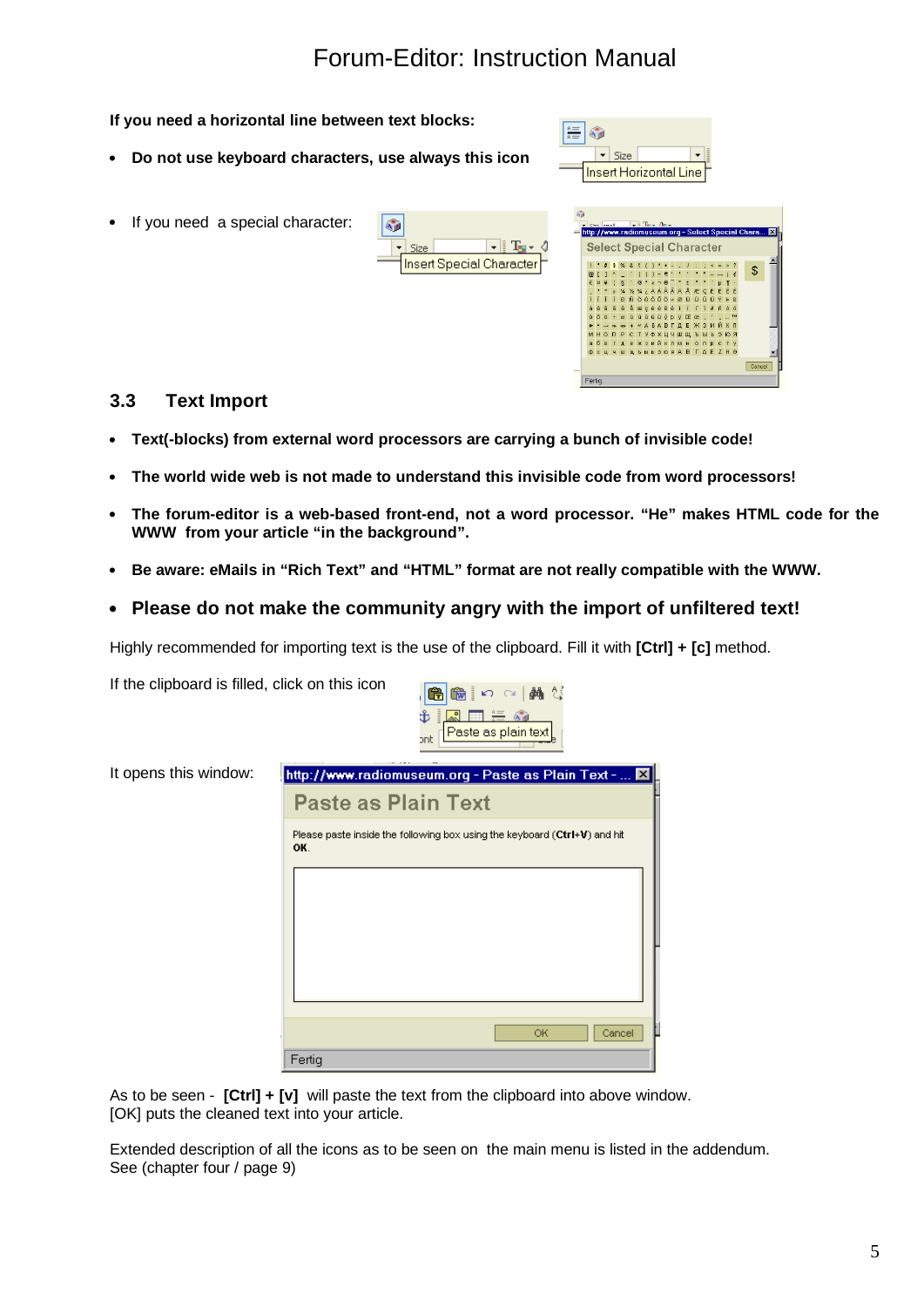#### **3.4 Pictures for your article**

**Please follow the general rules!**

#### **3.4.1 Visible Pictures**

#### **Visible pictures are limited by restriction:**

- **Maximum allowed file-size less than 40 kB!** If bigger use "Attachment" instead.
- **Maximum allowed horizontal width is 600 pixels!** If wider use "Attachment" instead.
- **Use JPG-compression before upload!**
- **"Text"-pictures in JPG format are ugly. Save them as PNG (4 "colors") and adjust the palette to dark**  $\bullet$ **black and real white!** Search for "Irfanview" to have a free-ware for handling pictures.
- **Be aware that visible pictures can not be deleted. If they become obsolete they will block the disk space until eternity. Use a "visible picture" only if it is worth the disk-space!**

Upload

**Image Properties** Image Info Link Upload Advanced

Send it to the Server

Inserting a new visible picture needs first the upload to your personal folder:

|  |  | Insert/Edit Image |
|--|--|-------------------|

Durchsuchen...

http://www.radiomuseum.org - Image Properties - Mozilla Fi... X

Click on "Upload" and search the desired picture on your hard-disk (Durchsuchen...).

If ready click on "Send it to the Server".

#### Important:

Place always a new line before and below a visible picture.

Same is valid between two pictures

Go back to "Image Info" and check this:

| http://www.radiomuseum.org - Image Properties - Mozilla Fi <b>X</b>                                                                                                                                                                                                                                                                                                                                                                                                                                                                                                                                                                                                                    |                                                      |
|----------------------------------------------------------------------------------------------------------------------------------------------------------------------------------------------------------------------------------------------------------------------------------------------------------------------------------------------------------------------------------------------------------------------------------------------------------------------------------------------------------------------------------------------------------------------------------------------------------------------------------------------------------------------------------------|------------------------------------------------------|
| <b>Image Properties</b>                                                                                                                                                                                                                                                                                                                                                                                                                                                                                                                                                                                                                                                                | ОК<br>Cancel                                         |
| <b>Image Info</b> Link Upload Advanced                                                                                                                                                                                                                                                                                                                                                                                                                                                                                                                                                                                                                                                 |                                                      |
| URL<br><b>Browse Server</b>                                                                                                                                                                                                                                                                                                                                                                                                                                                                                                                                                                                                                                                            |                                                      |
| Alternative Text                                                                                                                                                                                                                                                                                                                                                                                                                                                                                                                                                                                                                                                                       |                                                      |
| Preview                                                                                                                                                                                                                                                                                                                                                                                                                                                                                                                                                                                                                                                                                |                                                      |
| Width 600<br>Lorem ipsum dolor sit amet, consectetuer<br>a C<br>Height<br>adipiscing elit. Maecenas feugiat consequat diam.<br>Maecenas metus. Vivamus diam purus, cursus a,<br>commodo non, facilisis vitae, nulla. Aenean dictum-<br><b>Border</b><br>lacinia tortor. Nunc iaculis, nibh non iaculis aliquam,<br>HSpace<br>orci felis euismod neque, sed ornare massa mauris<br>sed velit. Nulla pretium mi et risus. Fusce mi pede,<br>VSpace<br>tempor id, cursus ac, ullamcorper nec, enim. Sed-<br>Baseline<br>Align<br>tortor. Curabitur molestie. Duis velit augue,<br>condimentum at, ultrices a, luctus ut, orci. Donec-<br>pellentesque egestas eros, integer cursus, augue | Max. width "600"<br>No space<br>Alignment "Baseline" |
| ОК<br>Cancel                                                                                                                                                                                                                                                                                                                                                                                                                                                                                                                                                                                                                                                                           |                                                      |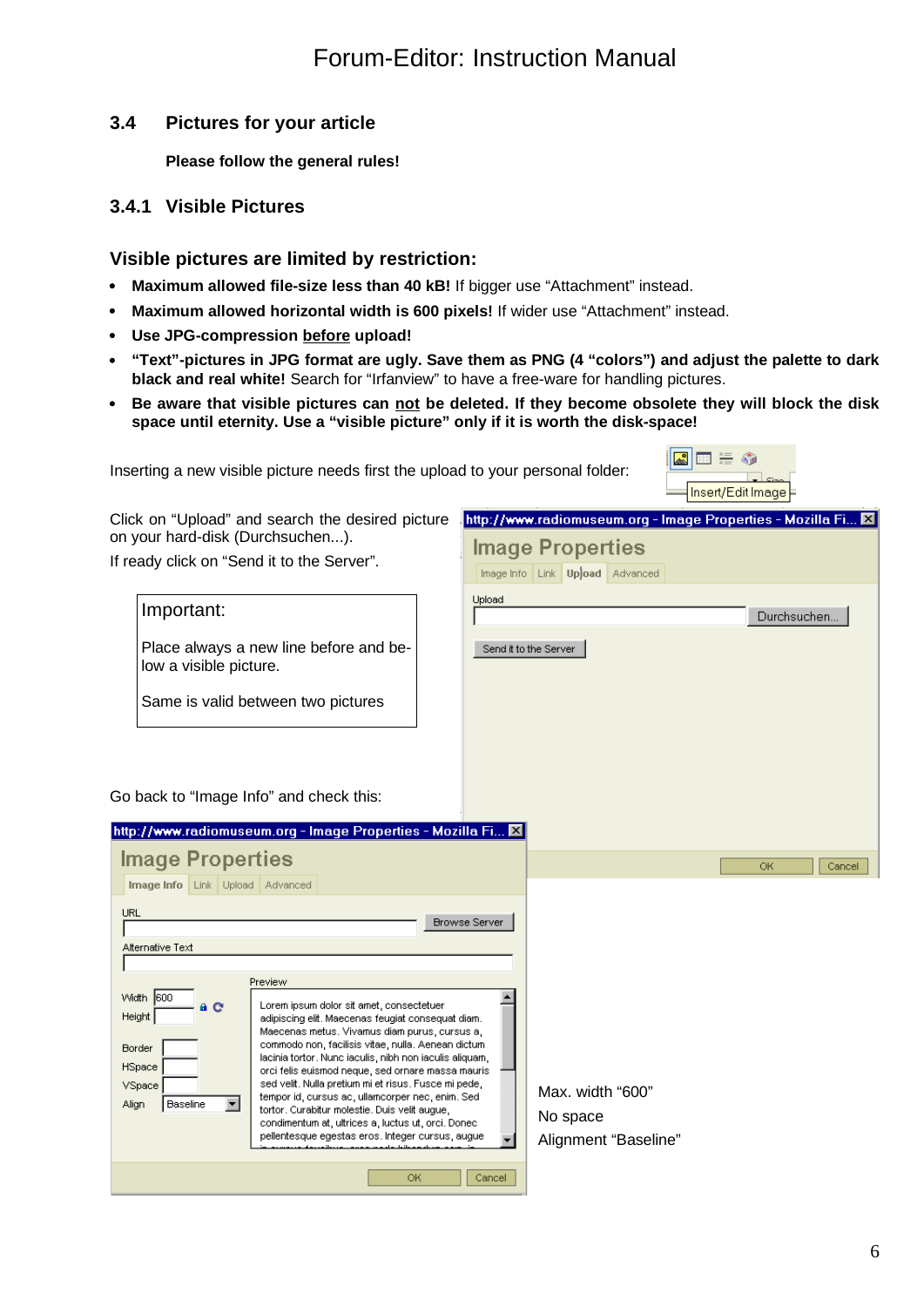You can "recycle" pictures from your personal folder by "Browse Server"

| <b>REEG</b>                                  | <b>Image Properties</b>                |  |  |  |                      |  |
|----------------------------------------------|----------------------------------------|--|--|--|----------------------|--|
| $ Sina$<br> Insert/Edit Image <mark>⊨</mark> | <b>Image Info</b> Link Upload Advanced |  |  |  |                      |  |
|                                              | <b>URL</b>                             |  |  |  | <b>Browse Server</b> |  |
|                                              | Alternative Text                       |  |  |  |                      |  |

This will show you a list of all the pictures you have ever uploaded.

Instead of "Visible Picture" you can upload pictures (and files like PDF) using the "Attachment Method":

#### **3.4.2 Attached Pictures:**

- **Advantage of an attachment: It can be deleted by yourself if it is necessary to replace it by a better version.**
- **Attachments are very much faster than visible pictures which must be reloaded everytime a thread is visited.**

You find "Attachment(s)" by scrolling down, beside of "Submit":

| <b>For uploading attachments</b>                                                                                                                                                                                     |
|----------------------------------------------------------------------------------------------------------------------------------------------------------------------------------------------------------------------|
| Herewith you can upload the following file types:<br>pdf, doc, xls, ipg, png and gif<br>If you like to upload ONE file you click «Upload». If<br>you wish to upload two or several files you click<br>«Upload more». |
| <b>Beware:</b><br>You will not see a link within the editor after loading<br>the attachment. But you will see it at the bottom of<br>the article after closing the editor.                                           |
| Description:<br>Durchsuchen<br>File name:<br>Upload more<br>Upload i                                                                                                                                                 |
|                                                                                                                                                                                                                      |

Write into "Description" a self-explanatory string to prevent your readers from guesswork ;-)

If you want upload more than one file: For the first file click [ Upload ], next files [ Upload more ]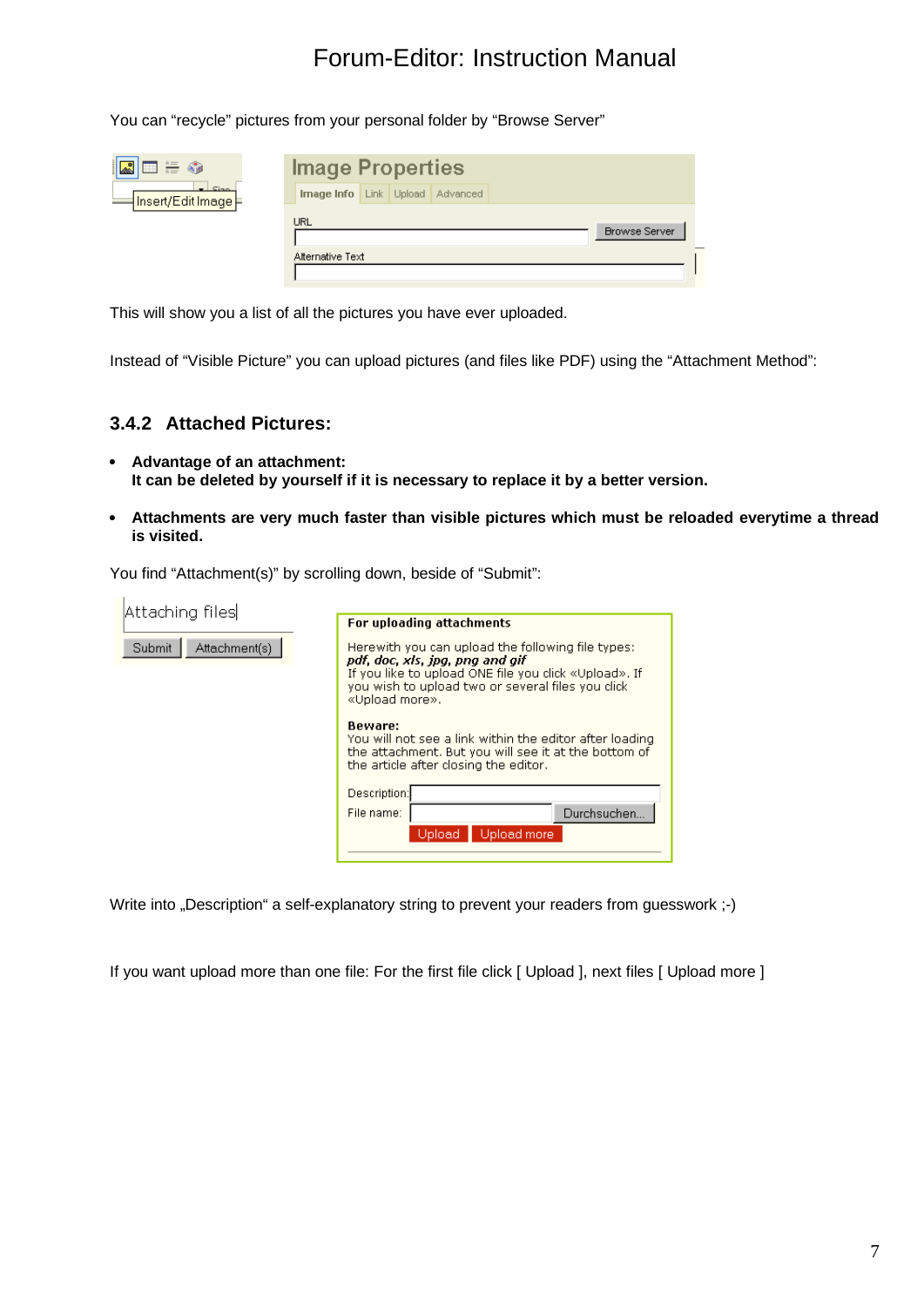#### **3.5 Spreadsheets**

This page is a little bit blank because of some circumstances. Please be patient.

If you need a "little spreadsheet" you can use a fixed font (Courier New) instead, like this example:

Column 1 Column 2 Column 3

|  | Row 1 Text $1:1$   | Text $2:1$ | Text $3:1$ |  |
|--|--------------------|------------|------------|--|
|  | Row 2 Text $1:2$   | Text $2:2$ | Text $3:2$ |  |
|  | Row $3$ Text $1:3$ | Text $2:3$ | Text $3:3$ |  |